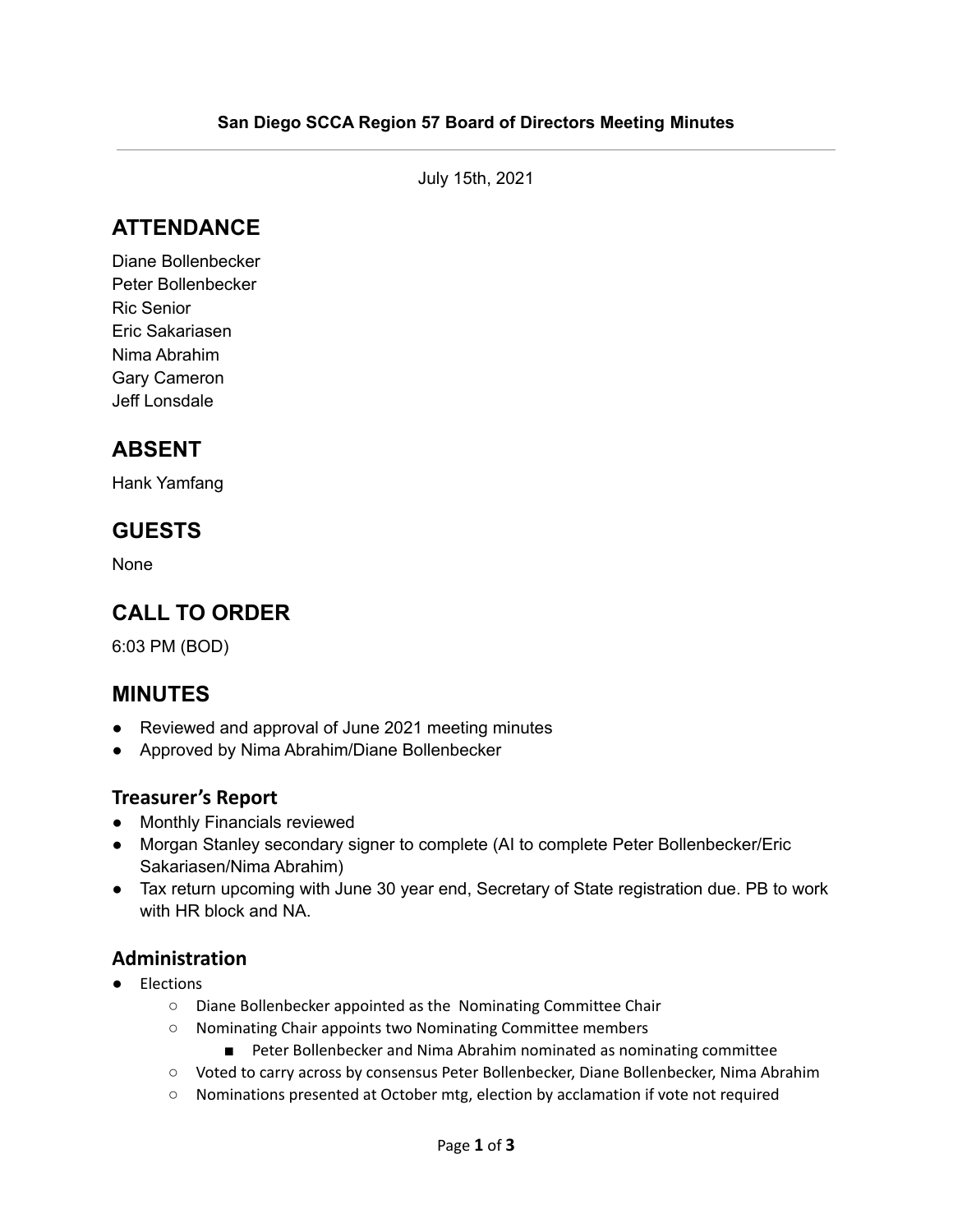- $\circ$  If a vote, election not later than end of October, complete by  $4^{th}$  Monday in November, announce no later than December mtg
- Tow Truck
	- Agreed to try to see if it runs and list it on Bring A Trailer

### **Membership**

• Current membership report  $-554$  members as of  $7/15/20$  (+25 to last month)

### **Solo Chair Report**

- June event recap, July event status
	- Event was lost money. July event is open in MSR. Working on getting a shed to store the Solo equipment. SS and T&S replacements required. Scheduling 2022 dates. Social event organized.
- **Equipment Chair turnover** 
	- Agreed to transfer equipment on a date agreeable to all parties
- Lot search status actions/responsibilities
	- No updates

### **Track Events Chair Report**

- **●** Track Committee status, licensing consolidated update and request
- **●** 2021 Track Days
	- **○** December 5, 2021 track date booked
	- **○** Chuckwalla September 19th Going to check cancellation window and review
- 2022 dates request? Yes, PB reaching out.
- Work with SCCA to update track day helper members status in MSR HY
- Approach CalClub with view to renting Buttonwillow PB

#### **Road Rally Chair Report**

● Aug21st Coast to Coast Road Rally being designed, target date 2nd week of August.

### **New Business**

• No updates

# **MEMBERSHIP MEETING SESSION**

● No general membership meeting this month

# **ACTION ITEMS**

● PB to add NA/ES as second signee to Morgan Stanley account